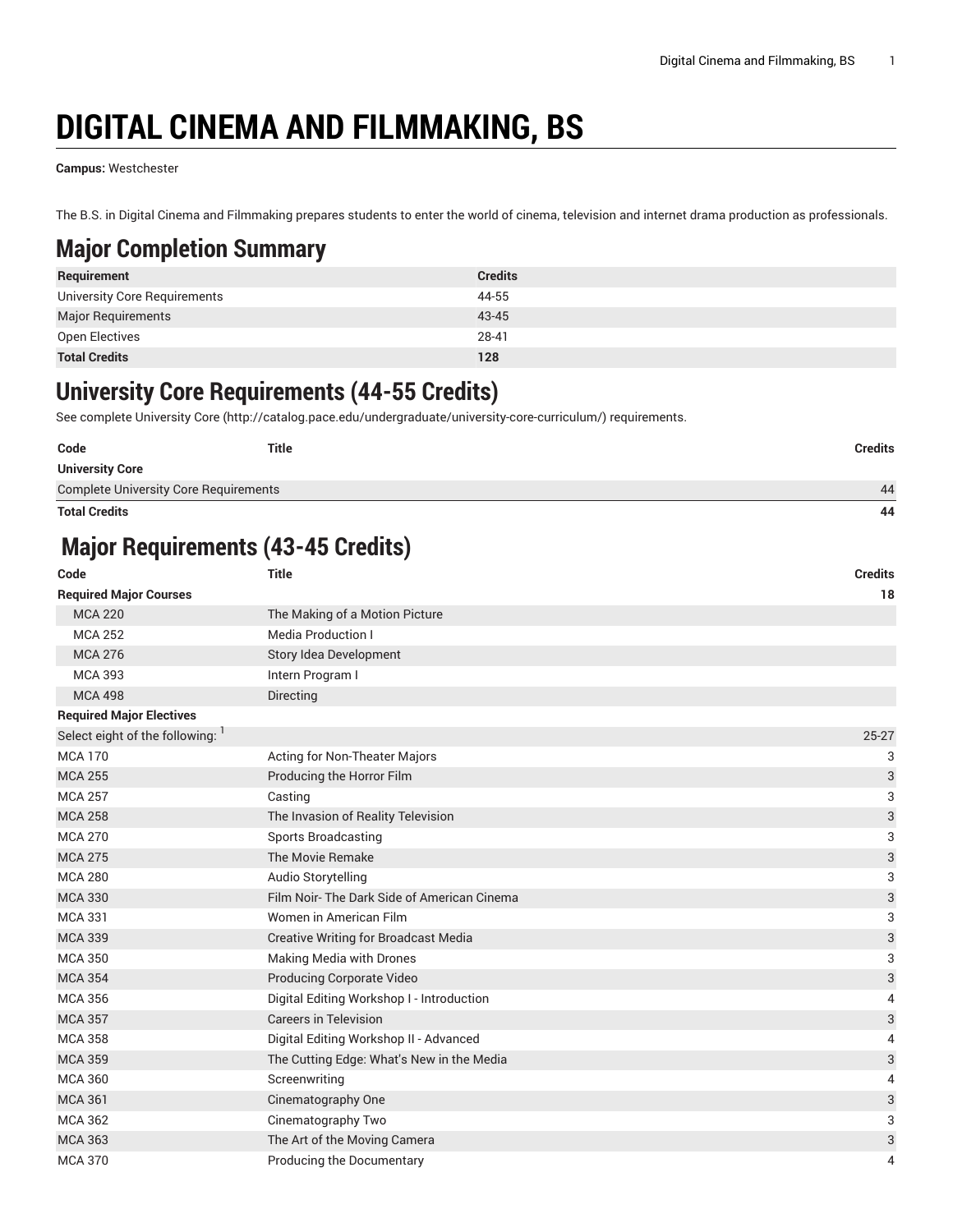| <b>Total Credits</b> |                                          | 132-134       |
|----------------------|------------------------------------------|---------------|
| <b>MCA 490</b>       | Lighting: The Craft of Cinematic Artists | $\mathcal{R}$ |
| <b>MCA 425</b>       | Filming the Actor/Acting for Film        | 4             |
| <b>MCA 386</b>       | The Art of Anchoring                     | 3             |
| <b>MCA 383</b>       | Producing Online Digital Media           | 3             |
| <b>MCA 376</b>       | Studies in Horror                        | 3             |
| <b>MCA 372</b>       | <b>British Film</b>                      | 3             |
| <b>MCA 371</b>       | Landmarks in American Film               | 3             |
|                      |                                          |               |

1

Select at least one 4-credit course.

# **Open Electives (28-41 Credits)**

| <b>Total Credits</b>  |              | $28 - 41$      |
|-----------------------|--------------|----------------|
| Select 28-41 credits  |              | 28-41          |
| <b>Open Electives</b> |              |                |
| Code                  | <b>Title</b> | <b>Credits</b> |

#### **General Track**

| <b>Course</b>                                   | <b>Title</b>                                                             | <b>Credits</b>            |
|-------------------------------------------------|--------------------------------------------------------------------------|---------------------------|
| <b>First Year</b>                               |                                                                          |                           |
| Fall                                            |                                                                          |                           |
| <b>UNV 101</b>                                  | First-Year Seminar. Introduction to University Community                 | 1                         |
| <b>CIS 101</b>                                  | Introduction to Computing (Or ENG 120)                                   | 3                         |
| <b>ENG 110</b><br>or ENG 120                    | Composition (Depending on placement exam results)<br>or Critical Writing | 3                         |
| <b>MCA 220</b>                                  | The Making of a Motion Picture                                           | 4                         |
| Two Learning Community (LC) courses             |                                                                          | 6                         |
|                                                 | <b>Credits</b>                                                           | 17                        |
| <b>Spring</b>                                   |                                                                          |                           |
| See advisor for approved MAT selection          |                                                                          | 3                         |
| <b>MCA 252</b>                                  | <b>Media Production I</b>                                                | 4                         |
| Open Elective Course                            |                                                                          | 3                         |
| One elective course in subject MCA              |                                                                          | $\ensuremath{\mathsf{3}}$ |
| <b>ENG 120</b>                                  | Critical Writing (If not taken in Fall semester.)                        | 4                         |
|                                                 | <b>Credits</b>                                                           | 17                        |
| <b>Second Year</b>                              |                                                                          |                           |
| Fall                                            |                                                                          |                           |
| One elective course in subject MCA              |                                                                          | 4                         |
| <b>MCA 276</b>                                  | Story Idea Development                                                   | 3                         |
| One elective course in subject MCA              |                                                                          | 3                         |
| Take any one remaining Area of Knowledge course |                                                                          | 3                         |
| One Civic Engagement (CE) course                |                                                                          | 3                         |
|                                                 | <b>Credits</b>                                                           | 16                        |
| <b>Spring</b>                                   |                                                                          |                           |
| Take any one remaining Area of Knowledge course |                                                                          | 3                         |
| One elective course in subject MCA              |                                                                          | $\sqrt{4}$                |
| Open Elective Course                            |                                                                          | 3                         |
| One elective course in subject MCA              |                                                                          | 4                         |
| <b>ENG 201</b>                                  | Writing in the Disciplines                                               | 3                         |
|                                                 | <b>Credits</b>                                                           | 17                        |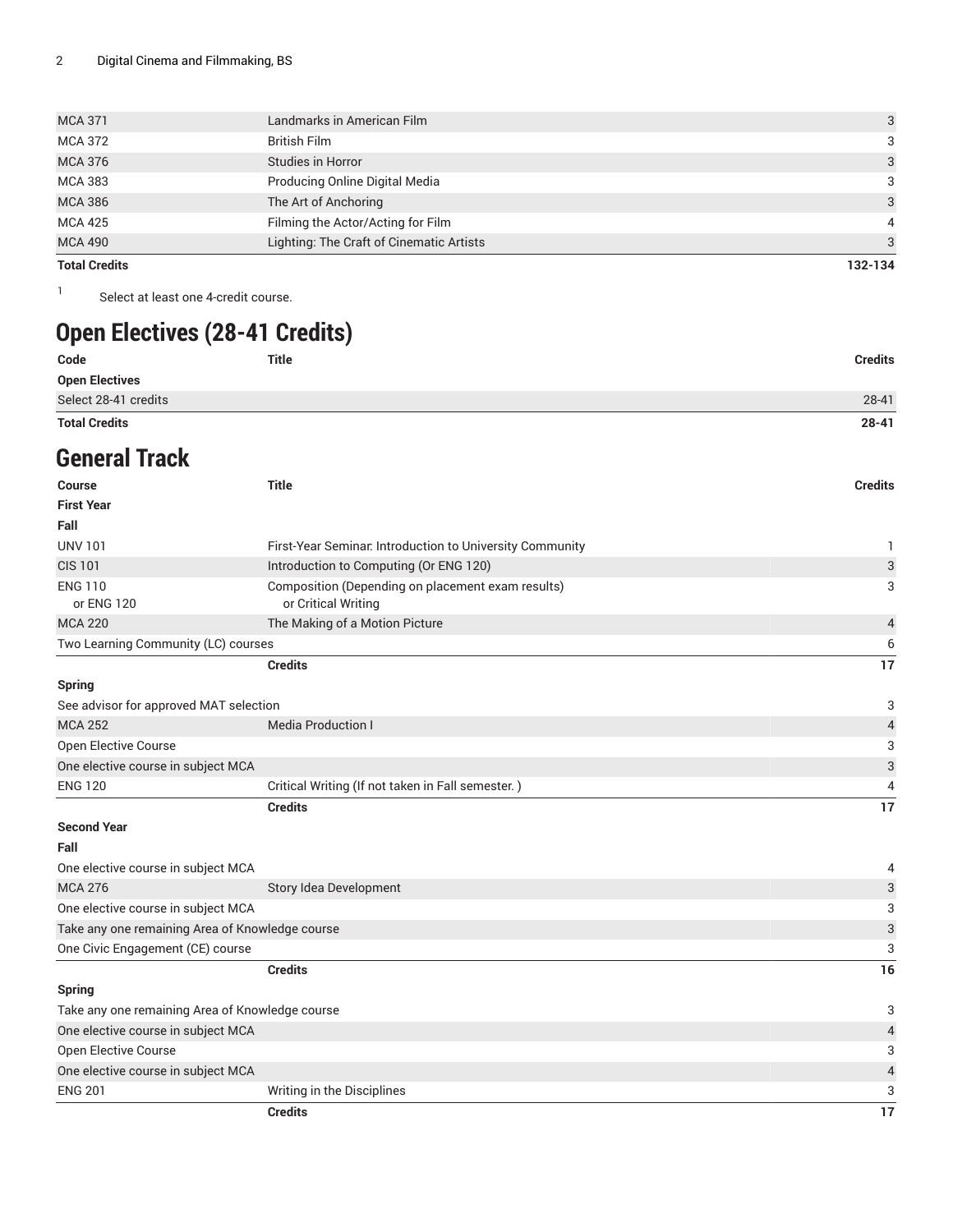**Third Year Fall**

| Take any one remaining Area of Knowledge course          |                                                                                                                                                                                                                                                                                                                 |
|----------------------------------------------------------|-----------------------------------------------------------------------------------------------------------------------------------------------------------------------------------------------------------------------------------------------------------------------------------------------------------------|
| First Second Language Course. See Advisor for guidelines |                                                                                                                                                                                                                                                                                                                 |
|                                                          | 3                                                                                                                                                                                                                                                                                                               |
|                                                          | $\ensuremath{\mathsf{3}}$                                                                                                                                                                                                                                                                                       |
|                                                          | 3                                                                                                                                                                                                                                                                                                               |
|                                                          | 15                                                                                                                                                                                                                                                                                                              |
|                                                          |                                                                                                                                                                                                                                                                                                                 |
|                                                          | 3                                                                                                                                                                                                                                                                                                               |
|                                                          | $\ensuremath{\mathsf{3}}$                                                                                                                                                                                                                                                                                       |
|                                                          | 3                                                                                                                                                                                                                                                                                                               |
| Open Elective Course                                     |                                                                                                                                                                                                                                                                                                                 |
|                                                          | 3                                                                                                                                                                                                                                                                                                               |
|                                                          | 15                                                                                                                                                                                                                                                                                                              |
|                                                          |                                                                                                                                                                                                                                                                                                                 |
|                                                          |                                                                                                                                                                                                                                                                                                                 |
| Take any one remaining Area of Knowledge course          |                                                                                                                                                                                                                                                                                                                 |
|                                                          | 3                                                                                                                                                                                                                                                                                                               |
|                                                          | 3                                                                                                                                                                                                                                                                                                               |
|                                                          | 3                                                                                                                                                                                                                                                                                                               |
|                                                          | 3                                                                                                                                                                                                                                                                                                               |
|                                                          | 15                                                                                                                                                                                                                                                                                                              |
|                                                          |                                                                                                                                                                                                                                                                                                                 |
| Take any one remaining Area of Knowledge course          |                                                                                                                                                                                                                                                                                                                 |
|                                                          | 3                                                                                                                                                                                                                                                                                                               |
|                                                          | 3                                                                                                                                                                                                                                                                                                               |
|                                                          | 3                                                                                                                                                                                                                                                                                                               |
|                                                          | 4                                                                                                                                                                                                                                                                                                               |
|                                                          | <b>Credits</b><br>Take any one remaining Area of Knowledge course<br>Take any one remaining Area of Knowledge course<br>Second Language Course, if applicable<br><b>Credits</b><br>Take any one remaining Area of Knowledge course<br><b>Public Speaking</b><br><b>Credits</b><br>Intern Program I<br>Directing |

**Total Credits 128**

## **Digital Cinema and Filmmaking, BS/Communications and Digital Media, MA Track**

**Credits 16**

| <b>Course</b>                          | <b>Title</b>                                                             | <b>Credits</b> |
|----------------------------------------|--------------------------------------------------------------------------|----------------|
| <b>First Year</b>                      |                                                                          |                |
| Fall                                   |                                                                          |                |
| <b>UNV 101</b>                         | First-Year Seminar. Introduction to University Community                 |                |
| <b>CIS 101</b>                         | Introduction to Computing (Or ENG 120)                                   | 3              |
| <b>ENG 110</b><br>or ENG 120           | Composition (Depending on placement exam results)<br>or Critical Writing | 3              |
| <b>MCA 220</b>                         | The Making of a Motion Picture                                           | 4              |
| Two Learning Community (LC) courses    |                                                                          | 6              |
|                                        | <b>Credits</b>                                                           | 17             |
| <b>Spring</b>                          |                                                                          |                |
| See advisor for approved MAT selection |                                                                          | 3              |
| <b>MCA 252</b>                         | <b>Media Production I</b>                                                | 4              |
| Open Elective Course                   |                                                                          | 3              |
| One elective course in subject MCA     |                                                                          | 3              |
| <b>ENG 120</b>                         | Critical Writing (If not taken in Fall semester.)                        | 4              |
|                                        | <b>Credits</b>                                                           | 17             |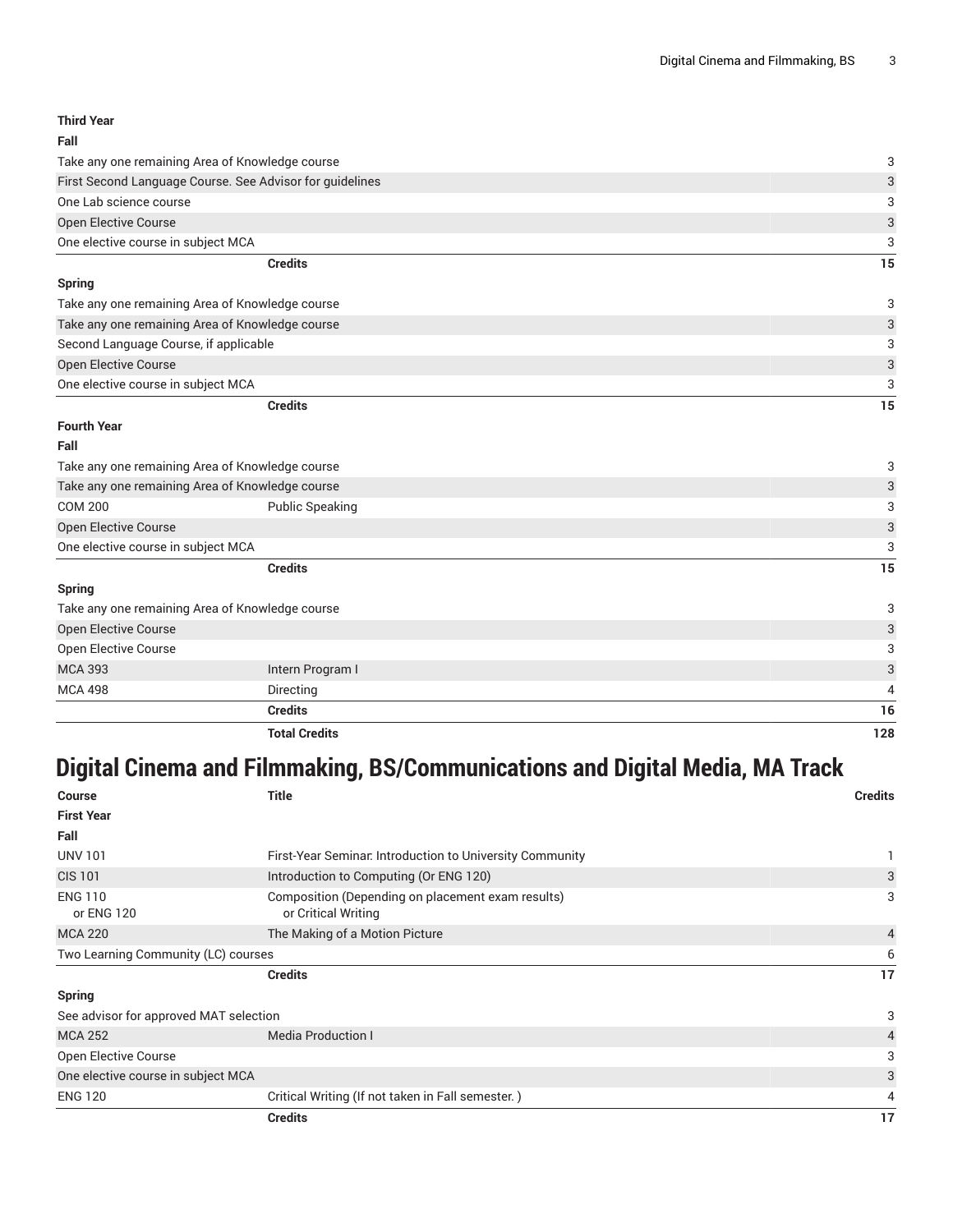| <b>Second Year</b>                                       |                                               |                           |
|----------------------------------------------------------|-----------------------------------------------|---------------------------|
| Fall                                                     |                                               |                           |
| One elective course in subject MCA                       |                                               | 4                         |
| <b>MCA 276</b>                                           | Story Idea Development                        | $\sqrt{3}$                |
| One elective course in subject MCA                       |                                               | 3                         |
| Take any one remaining Area of Knowledge course          |                                               | 3                         |
| One Civic Engagement (CE) course                         |                                               | 3                         |
|                                                          | <b>Credits</b>                                | 16                        |
| <b>Spring</b>                                            |                                               |                           |
| Take any one remaining Area of Knowledge course          |                                               | 3                         |
| One elective course in subject MCA                       |                                               | $\overline{a}$            |
| Open Elective Course                                     |                                               | 3                         |
| One elective course in subject MCA                       |                                               | $\overline{\mathcal{L}}$  |
| <b>ENG 201</b>                                           | Writing in the Disciplines                    | 3                         |
|                                                          | <b>Credits</b>                                | 17                        |
| <b>Third Year</b>                                        |                                               |                           |
| Fall                                                     |                                               |                           |
|                                                          |                                               |                           |
| Take any one remaining Area of Knowledge course          |                                               | 3                         |
| First Second Language Course. See Advisor for guidelines |                                               | 3                         |
| One Lab science course                                   |                                               | 3                         |
| Open Elective Course                                     |                                               | $\ensuremath{\mathsf{3}}$ |
| One elective course in subject MCA                       |                                               | 3                         |
|                                                          | <b>Credits</b>                                | 15                        |
| <b>Spring</b>                                            |                                               |                           |
| Take any one remaining Area of Knowledge course          |                                               | 3                         |
| Take any one remaining Area of Knowledge course          |                                               | $\ensuremath{\mathsf{3}}$ |
| Second Language Course, if applicable                    |                                               | 3                         |
| <b>MCA 393</b>                                           | Intern Program I                              | $\ensuremath{\mathsf{3}}$ |
| One elective course in subject MCA                       |                                               | 3                         |
|                                                          | <b>Credits</b>                                | 15                        |
| <b>Fourth Year</b>                                       |                                               |                           |
| Fall                                                     |                                               |                           |
| Take any one remaining Area of Knowledge course          |                                               | 3                         |
| Take any one remaining Area of Knowledge course          |                                               | 3                         |
| <b>COM 200</b>                                           | <b>Public Speaking</b>                        | 3                         |
| <b>MCA 601</b>                                           | Industry Theory and Practice                  | $\overline{\mathcal{L}}$  |
| One elective course in subject MCA                       |                                               | 3                         |
|                                                          | <b>Credits</b>                                | 16                        |
| <b>Spring</b>                                            |                                               |                           |
| Take any one remaining Area of Knowledge course          |                                               | 3                         |
| <b>MCA 603</b>                                           | Effective Speaking for Industry Professionals | $\overline{4}$            |
| <b>MCA 610</b>                                           | <b>Communications Research</b>                | 4                         |
| <b>MCA 498</b>                                           | Directing                                     | $\sqrt{4}$                |
|                                                          | <b>Credits</b>                                | 15                        |
| <b>Fifth Year</b>                                        |                                               |                           |
| Fall                                                     |                                               |                           |
| <b>MCA 602</b>                                           | <b>Writing for Organizations</b>              | 4                         |
| One elective course in subject MCA                       |                                               | 4                         |
| One elective course in subject MCA                       |                                               | $\overline{4}$            |
|                                                          | <b>Credits</b>                                | 12                        |
| <b>Spring</b>                                            |                                               |                           |
| One elective course in subject MCA                       |                                               | $\overline{4}$            |